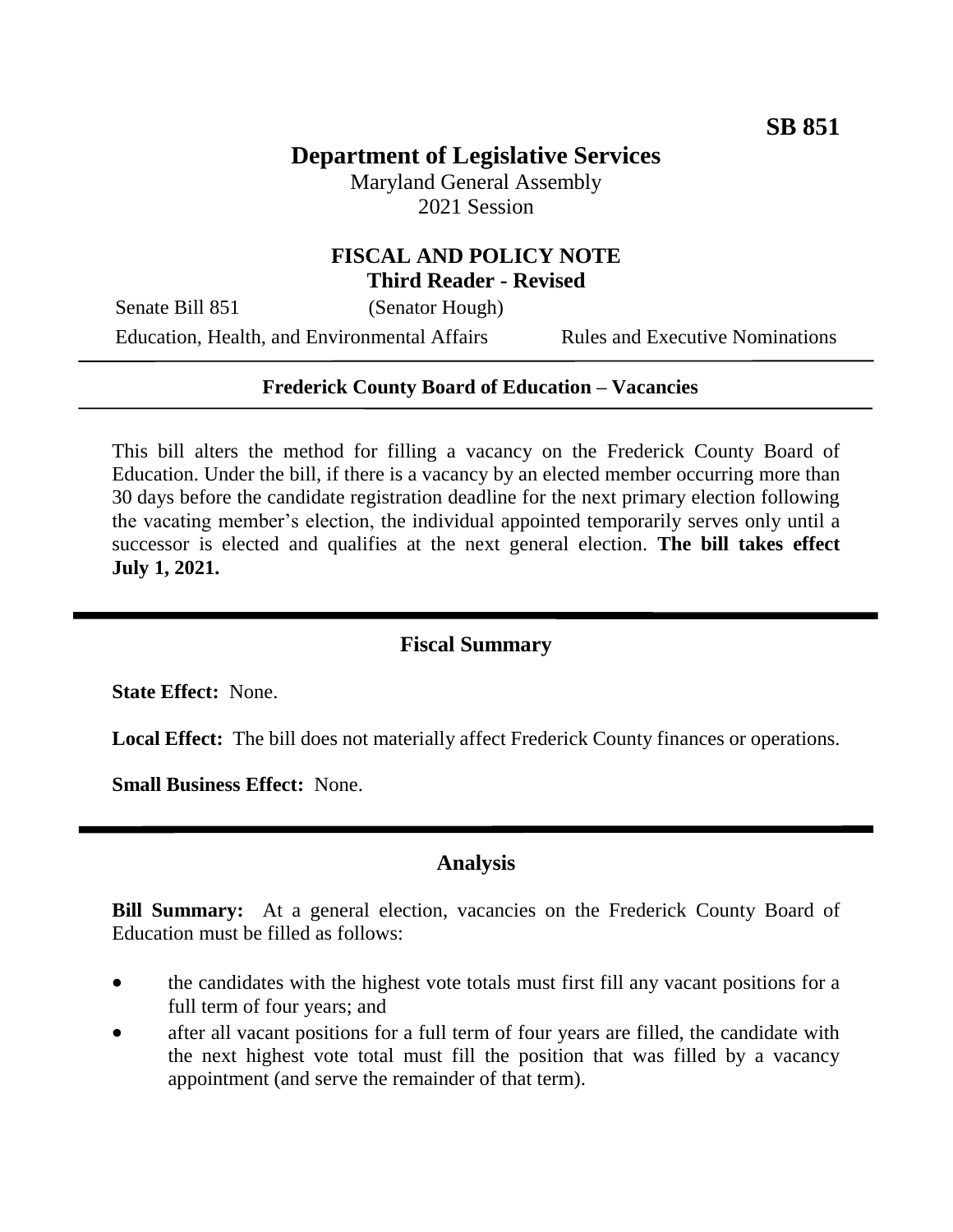Candidates for a vacated office may be nominated at a primary election in the same manner as any other position on the county board.

**Current Law:** The Frederick County Board of Education consists of eight members (seven elected from the county at large) and one nonvoting student member. Members serve a four-year term. If a vacancy occurs, the county executive must appoint a qualified individual (subject to confirmation by the county council) to fill the vacancy for the remainder of the term (and until a successor is elected and qualifies).

The Frederick County Board of Education is 1 of 19 elected school boards in the State. There are 4 hybrid boards and 1 appointed school board. **Appendix – Local Boards of Education** shows the selection methods, terms of office, and membership of the 24 local boards of education.

## **Additional Information**

**Prior Introductions:** SB 316 of 2020 passed the Senate and was referred to the House Ways and Means Committee, but no further action was taken. Its cross file, HB 410, received a hearing in the House Ways and Means Committee, but no further action was taken.

**Designated Cross File:** HB 798 (Frederick County Delegation) - Ways and Means.

**Information Source(s):** Frederick County; Department of Legislative Services

| <b>Fiscal Note History:</b> | First Reader - February 25, 2021       |
|-----------------------------|----------------------------------------|
| rh/hlb                      | Third Reader - April 1, 2021           |
|                             | Revised - Amendment(s) - April 1, 2021 |

Analysis by: Michael E. Sousane Direct Inquiries to:

(410) 946-5510 (301) 970-5510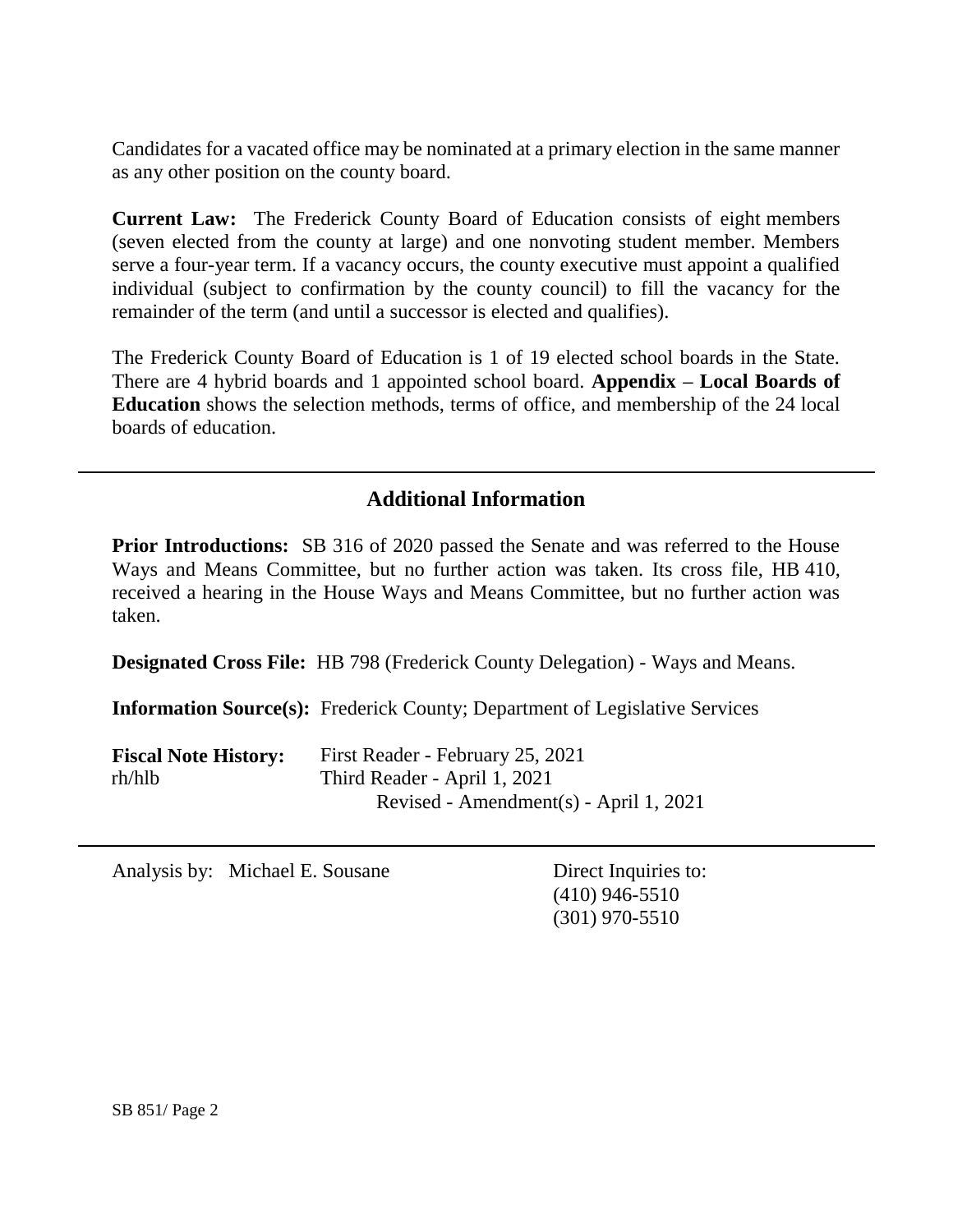# **Appendix – Local Boards of Education Membership**

#### **Membership**

The composition of the local boards of education varies, with members serving three- to four-year terms. Nineteen counties have elected school boards, four counties have combined appointed/elected school boards, and one school board consists of appointed members only, until the 2022 general election when it will become an appointed/elected school board. Twenty-two boards have student members but only seven boards allow student members to vote, which generally excludes collective bargaining and other personnel and budgetary decisions. The exhibit below shows the selection methods, terms of office, and membership of the 24 local school boards.

| <b>School System</b>        | <b>Number of</b><br><b>Members</b> | <b>Term</b> |     | <b>Means of Selection</b> <sup>1</sup>                                                                             |
|-----------------------------|------------------------------------|-------------|-----|--------------------------------------------------------------------------------------------------------------------|
| Allegany                    | 6                                  | 4 years     | E   | 5 from county at large<br>1 student (nonvoting, one-year term)                                                     |
| Anne Arundel <sup>2</sup>   | 8                                  | 4 years     | E   | 7 from councilmanic districts<br>1 student (one-year term)                                                         |
| Baltimore City <sup>3</sup> | 10                                 | 3 years     | A   | 9 from city at large<br>1 student (one-year term)                                                                  |
| Baltimore <sup>4</sup>      | 12                                 | 4 years     | A/E | 4 from county at large (appointed)<br>7 from councilmanic districts (elected)<br>1 student (one-year term)         |
| Calvert                     | 6                                  | 4 years     | E   | 2 from county at large<br>3 from commissioner districts<br>1 student (nonvoting, one-year term)                    |
| Caroline                    | 7                                  | 4 years     | A/E | 3 elected from school board districts<br>2 appointed from county at large<br>2 students (nonvoting, one-year term) |
| Carroll                     | 11                                 | 4 years     | E   | 5 from county at large<br>5 commissioners ex officio (nonvoting)<br>1 student (nonvoting, one-year term)           |

#### **Local Boards of Education As of December 2020**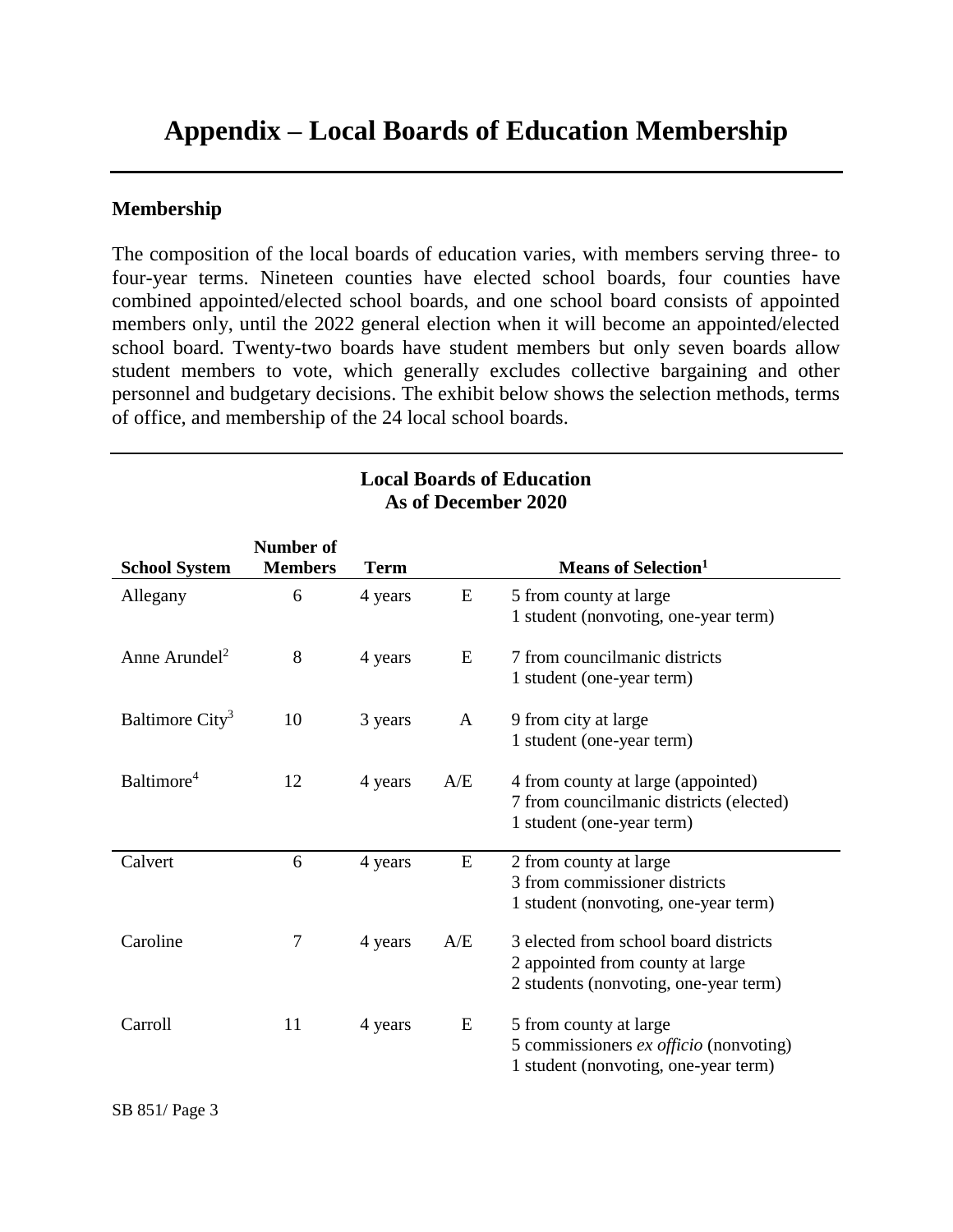|                              | Number of      |             |     |                                         |
|------------------------------|----------------|-------------|-----|-----------------------------------------|
| <b>School System</b>         | <b>Members</b> | <b>Term</b> |     | <b>Means of Selection</b> <sup>1</sup>  |
| Cecil                        | 6              | 4 years     | E   | 5 from commissioner districts           |
|                              |                |             |     | 1 student (nonvoting, one-year term)    |
| Charles                      | 8              | 4 years     | E   | 7 from county at large                  |
|                              |                |             |     | 1 student (nonvoting, one-year term)    |
| Dorchester                   | 7              | 4 years     | E   | 5 from councilmanic districts           |
|                              |                |             |     | 2 students (nonvoting, one-year term)   |
| Frederick                    | 8              | 4 years     | E   | 7 from county at large                  |
|                              |                |             |     | 1 student (nonvoting, one-year term)    |
| Garrett                      | 6              | 4 years     | E   | 2 from county at large                  |
|                              |                |             |     | 3 from commissioner districts           |
|                              |                |             |     | 1 student (nonvoting, one-year term)    |
| Harford                      | 11             | 4 years     | A/E | 6 elected from councilmanic districts   |
|                              |                |             |     | 3 appointed from county at large        |
|                              |                |             |     | 1 superintendent ex officio (nonvoting) |
|                              |                |             |     | 1 student (one-year term)               |
| Howard                       | 8              | 4 years     | E   | 2 from county at large                  |
|                              |                |             |     | 5 from councilmanic districts           |
|                              |                |             |     | 1 student (one-year term)               |
| Kent <sup>5</sup>            | 6              | 4 years     | E   | 5 from county at large                  |
|                              |                |             |     | 1 student (nonvoting, one-year term)    |
| Montgomery                   | 8              | 4 years     | E   | 2 from county at large                  |
|                              |                |             |     | 5 from school districts                 |
|                              |                |             |     | 1 student (one-year term)               |
| Prince George's <sup>6</sup> | 14             | 4 years     | A/E | 9 elected from school board districts   |
|                              |                |             |     | 4 appointed by county                   |
|                              |                |             |     | 1 student (one-year term)               |
| Queen Anne's                 | 7              | 4 years     | E   | 1 from county at large                  |
|                              |                |             |     | 4 from commissioner districts           |
|                              |                |             |     | 2 students (nonvoting, one-year term)   |
| St. Mary's                   | 6              | 4 years     | E   | 1 from county at large                  |
|                              |                |             |     | 4 from commissioner districts           |
|                              |                |             |     | 1 student (nonvoting, one-year term)    |
| Somerset                     | 5              | 4 years     | E   | All from commissioner districts         |

SB 851/ Page 4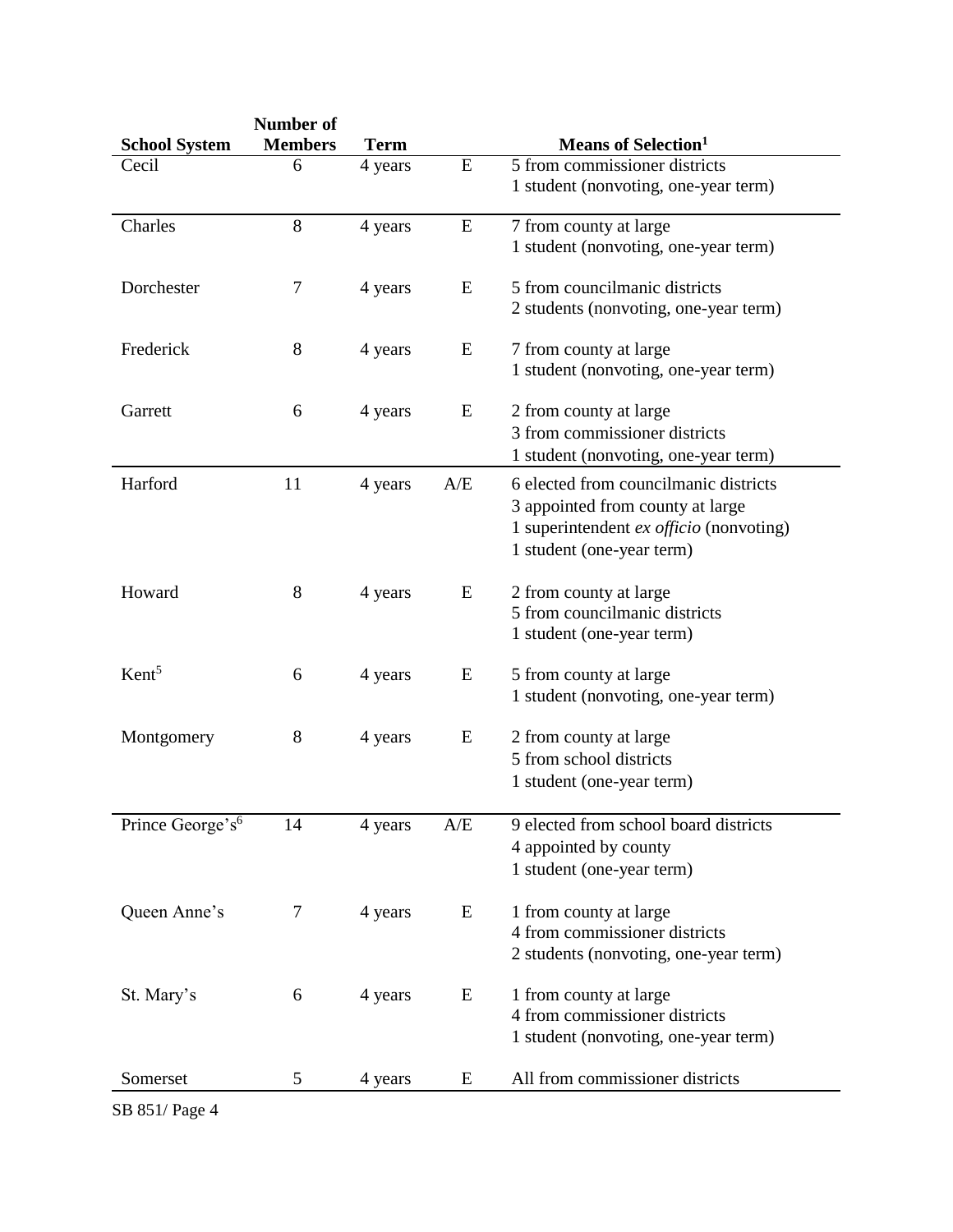| <b>School System</b>    | Number of<br><b>Members</b> | <b>Term</b> |   | Means of Selection <sup>1</sup>       |
|-------------------------|-----------------------------|-------------|---|---------------------------------------|
|                         |                             |             |   |                                       |
| Talbot                  | 9                           | 4 years     | E | 7 from school board districts         |
|                         |                             |             |   | 2 students (nonvoting, one-year term) |
| Washington <sup>7</sup> | 8                           | 4 years     | Ε | 7 from county at large                |
|                         |                             |             |   | 1 student (nonvoting, one-year term)  |
| Wicomico <sup>8</sup>   | 7                           | 4 years     | E | 5 from councilmanic districts         |
|                         |                             |             |   | 2 from county at large                |
| Worcester               | 10                          | 4 years     | E | 7 from commissioner districts         |
|                         |                             |             |   | 3 students (nonvoting, one-year term) |
|                         |                             |             |   |                                       |

 ${}^{1}A$  = Appointed by Governor, except in Baltimore City, where board is appointed by the Mayor;  $E = E$ lected; and  $A/E =$  Combined appointed by Governor and elected board, except in Prince George's County. Entries for local boards that are at any point in the process of transitioning between means of selection reflect the final state the board will be in once the transition fully takes effect.

<sup>2</sup>Chapter 473 of 2017 restructured the Anne Arundel County Board of Education from a nine-member appointed board to an eight-member elected board consisting of seven elected members (one from each of the seven councilmanic districts on a nonpartisan basis) and one student member. The terms of the elected members are staggered; four members were elected at the 2018 general election and three members were elected at the 2020 general election as the terms of previously appointed board members expired. In this manner, the elected board is phased in. The members elected in November 2018 serve a six-year term, while the members elected in 2020 serve a four-year term. Thus, beginning in 2024, all members must stand for election. An elected member of the board generally serves a four-year term beginning on the first Monday in December after the member's election and until a successor is elected and qualifies.

<sup>3</sup>Chapter 593 of 2017 repealed the role of the Governor in making appointments to the Baltimore City Board of School Commissioners; it also repealed the Governor's role in filling board vacancies and removing board members. As a result, board members are appointed solely by the Mayor of Baltimore City until the appointed/elected board established by the legislation is executed at the 2022 general election. Chapter 593 also established the Baltimore City Public School Board Community Panel (which the Mayor must convene) and specified its membership. The purpose of the panel is to select nominees to be recommended to the Mayor as qualified candidates for appointment to the board (including candidates for vacancies). If the Mayor elects not to appoint a member or to fill a vacancy from a list submitted by the panel, the Mayor must reconvene the panel to submit additional names of qualified candidates. Beginning with the 2022 general election, the board will be restructured as a hybrid board with two members elected from the city at large, nine members appointed by the Mayor, and one student member. Elected members will serve a four-year term whereas appointed members will serve a three-year term.

<sup>4</sup>Chapters 480 and 481 of 2014 restructured the Baltimore County Board of Education from a 12-member appointed board (including 1 student member) to a 12-member board consisting of 4 at-large members appointed by the Governor, 7 nonpartisan members each elected from one of 7 councilmanic districts, and a student member. The elected members were elected at the general election in November 2018 and serve four-year terms. In addition, Chapters 480 and 481 established the Baltimore County Nominating Commission. Generally, the commission is responsible for submitting to the Governor at least two names

SB 851/ Page 5